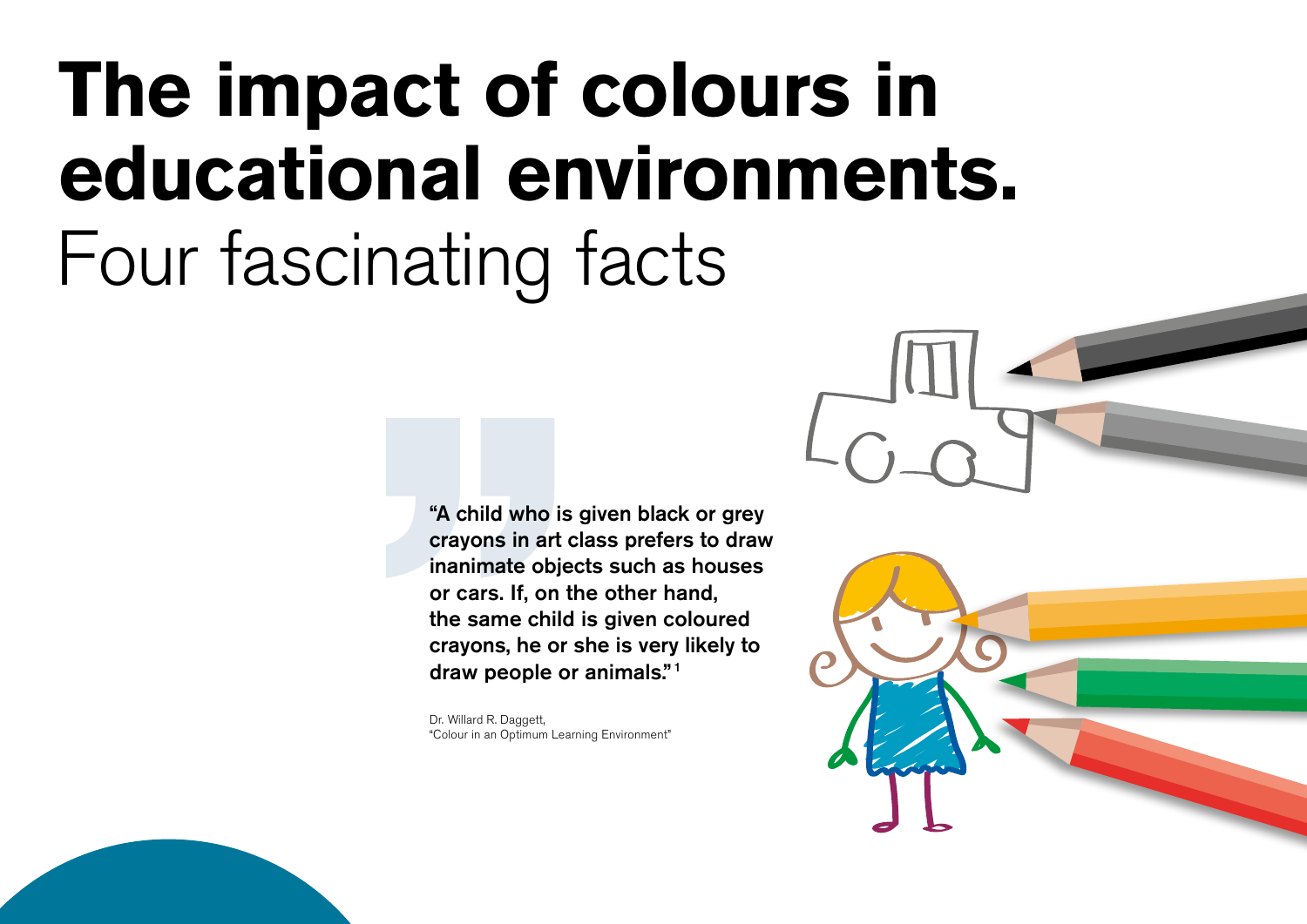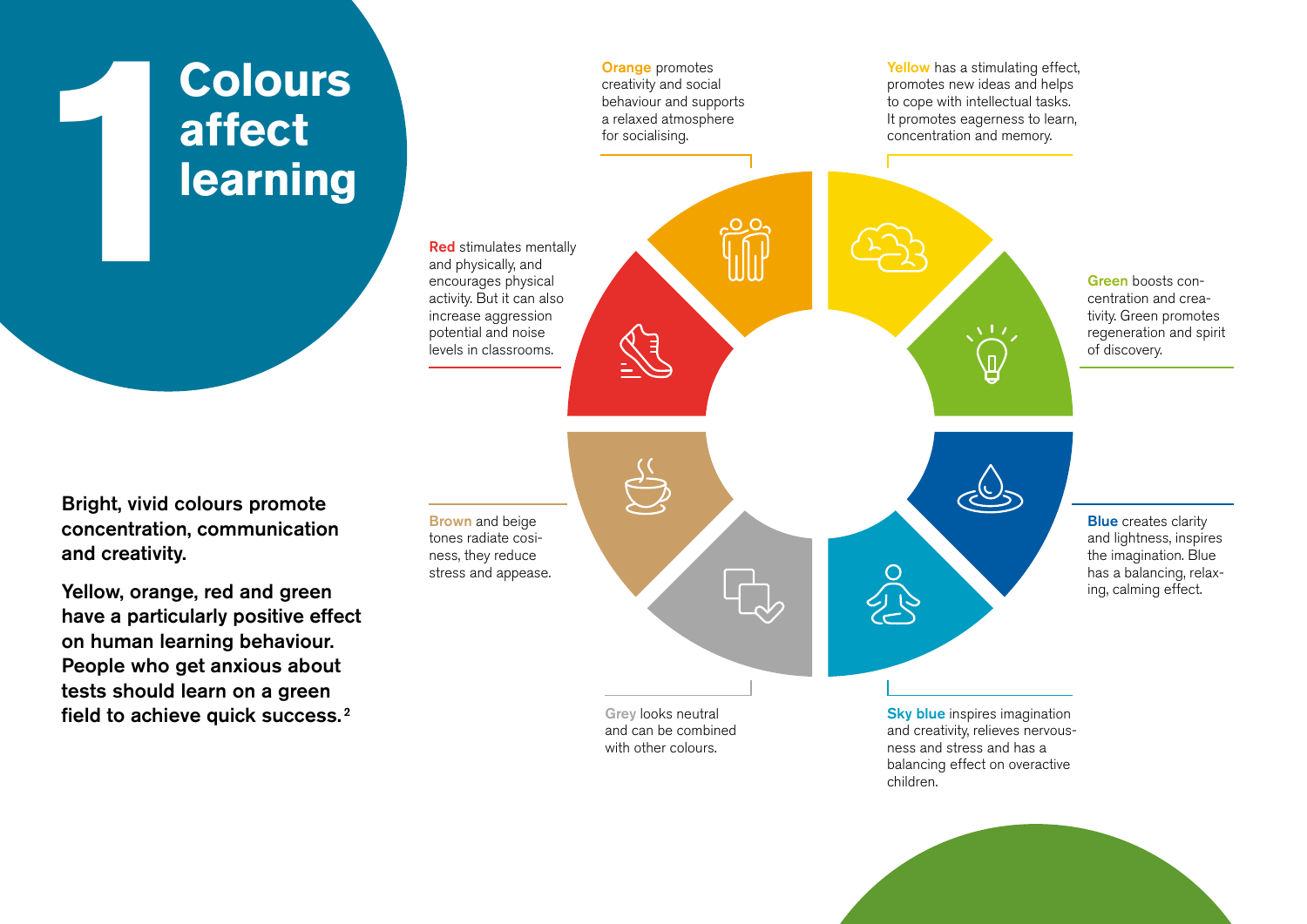in educational institutions. Colour vision is used to distinguish shapes from one another. Contrasts play a major role here.

The high-contrast design of publicly accessible buildings is regulated by law in many countries to help visually impaired people find their way around. <sup>3</sup>



Colours play an important role in orientation, especially in inclusive learning environments with visually impaired learners. Their contrasts are highly important.

The higher the luminance difference between two adjacent surfaces, the better the detectability.

High-contrast staircase solutions also help visually impaired people find their way around. This approach typically features stripes within the staircase or edges in contrasting colours, even with luminous strips.

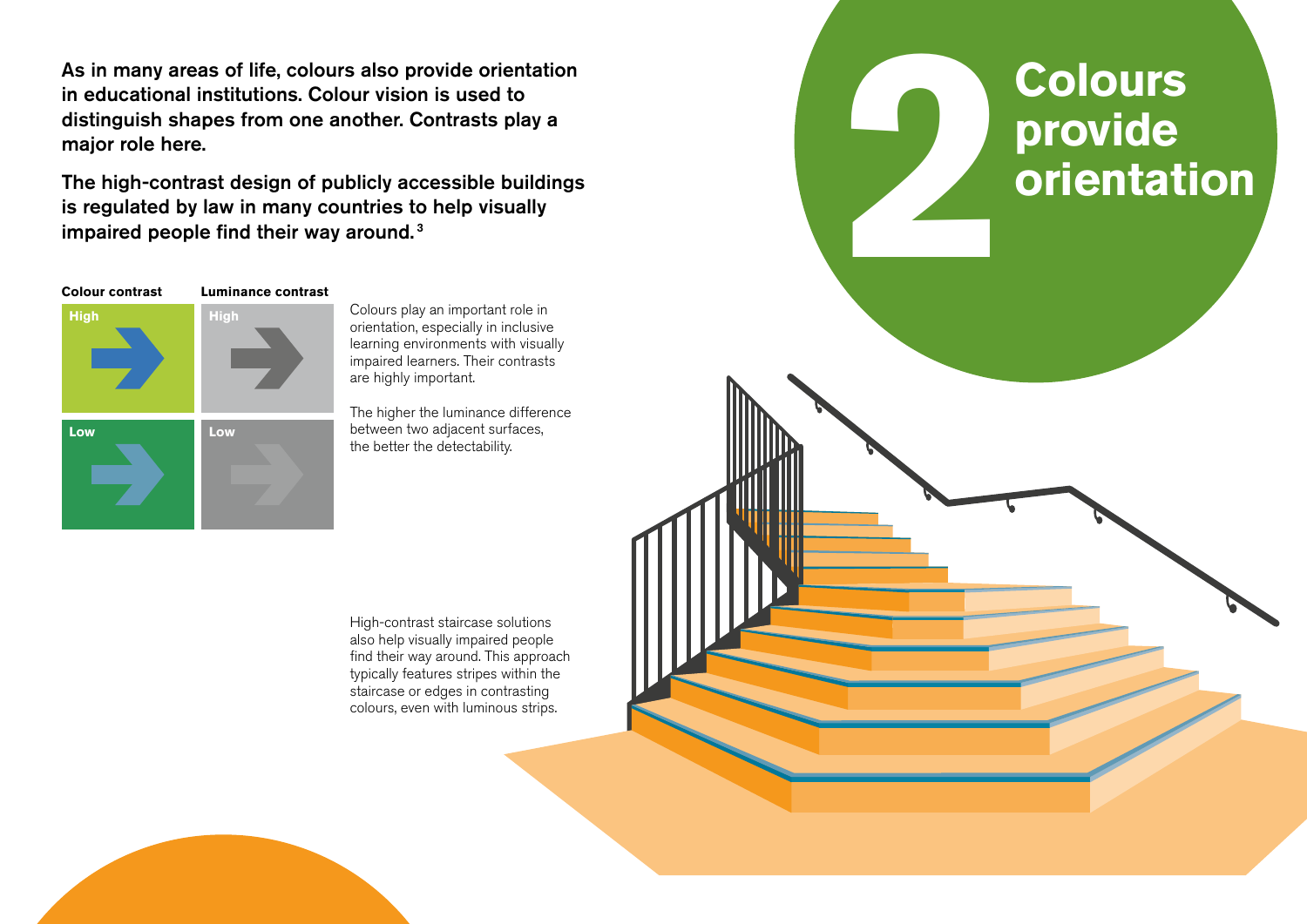**3** Coloured floor coverings provide<br>
positive contrasts to the grey<br>
everyday life.<br>
They are fun and encourage image<br>
mation. Inlays can be used to furth<br>
increase this sense of fun. Example,<br>
from daycare centres show h positive contrasts to the grey everyday life. They are fun and encourage imagination. Inlays can be used to further increase this sense of fun. Examples from daycare centres show how inspiring coloured floor inlays are. <sup>4</sup> Colourful dots become bouncing points. A coloured line encourages children to "balance" as if on a balance beam. **Colours mean fun**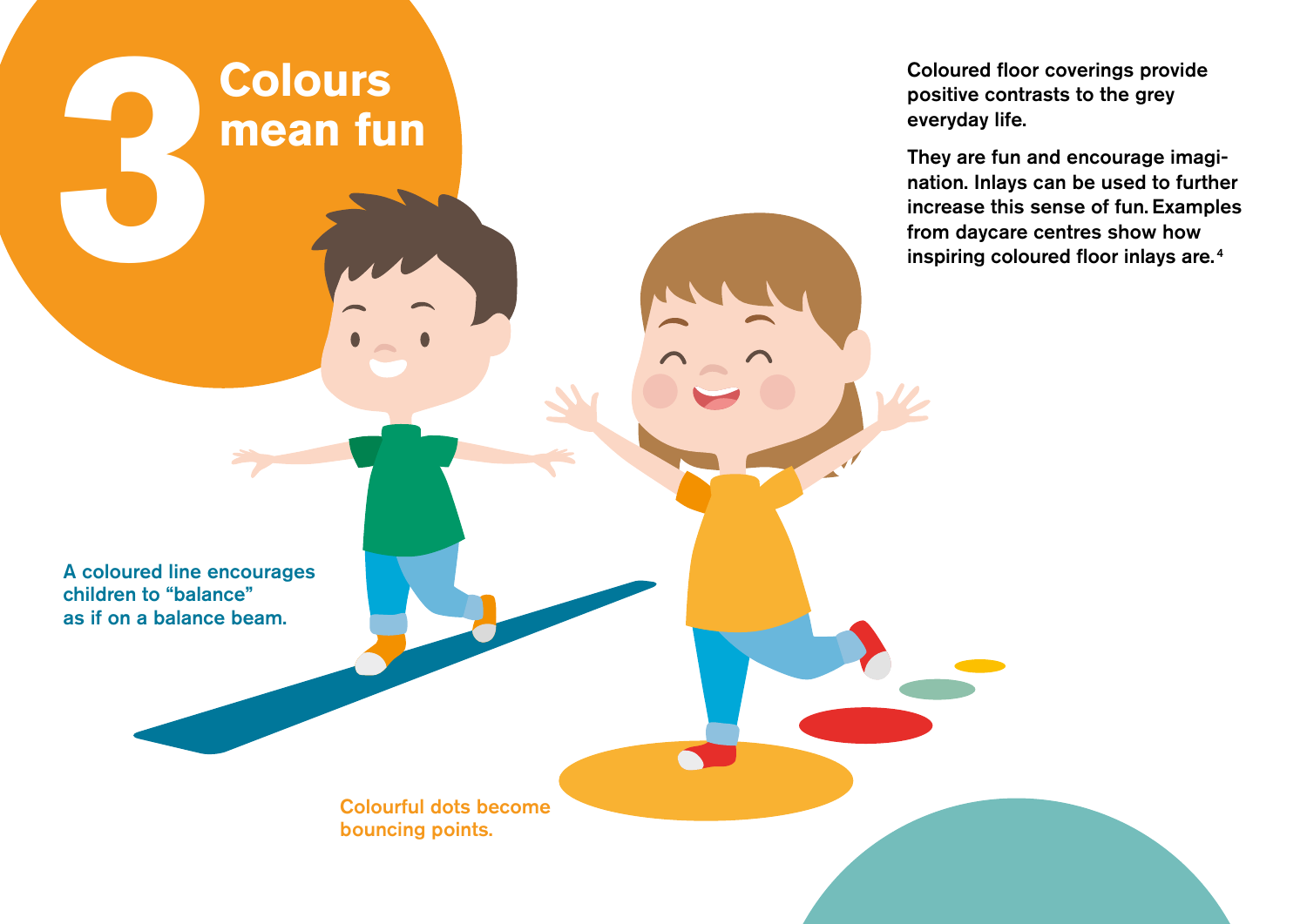institutions, but often also world-famous mega-brands.

Renowned schools and universities are not only prestigious<br>institutions, but often also world-famous mega-brands.<br>The colours chosen are often representative of the values<br>of these institutions, such as passion (red), grow The colours chosen are often representative of the values of these institutions, such as passion (red), growth (green), authority (purple) or knowledge (blue). The colours of these brands can be used in interiors to support branding. <sup>5</sup>



Colour codes of world famous universities



**Colours support branding**

## **NCS**

Consistent branding with the Natural Colour System®

A consistent brand image requires the correct reproduction of brand logos and colours. The NCS – Natural Colour System® is a scientifically based colour system that enables precise, cross-industry colour communication. The system is a global standard for colour definition, quality assurance and communication. Be sure to label and specify colours according to NCS when implementing colours on various materials and surfaces.